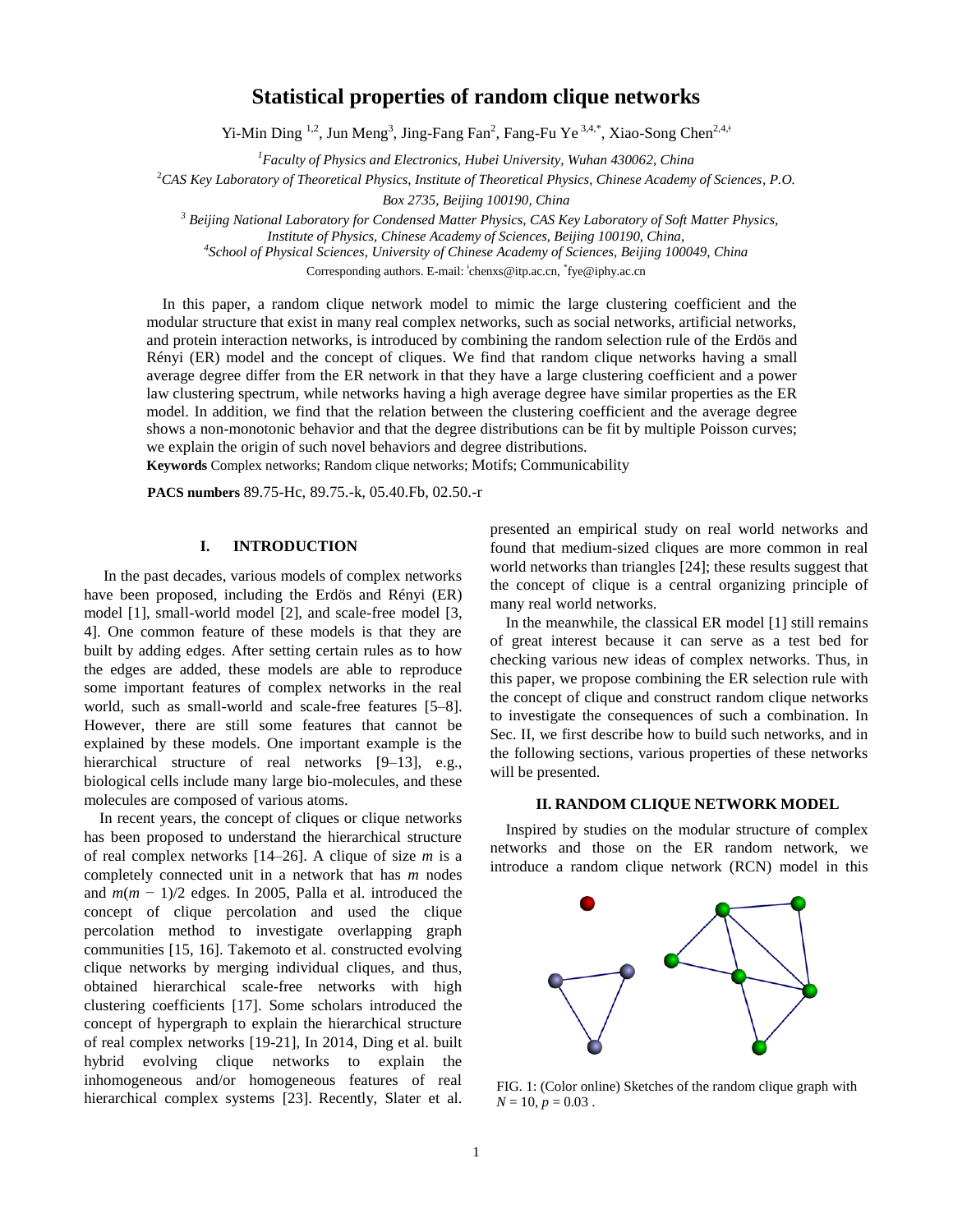paper. Start from *N* isolated nodes and connect every *m* node with probability *p* to form a complete subgraph of *m*clique. Fig. 1 shows two network examples with  $N = 10$  and  $m = 3$ . When *p* is small [see Fig. 1, where  $p = 0.03$ ], the cliques are not completely connected to each other, i.e., there exist some isolated cliques or clique clusters; as *p* increases, all the cliques connect to each other and form a big clique cluster.

The number of small clique clusters can be calculated explicitly. Here, we illustrate the calculation for the case where  $m = 3$  (the calculation for  $m = 4$  can be carried out in a similar way), and the calculation results will be used in the sections below. Following the definition of the connection probability *p*, we can obtain the total number of cliques as follows

$$
N^T = p\binom{N}{3} \,. \tag{1}
$$

We then compute the total number of pairs of cliques that share one node, which is equal to the product of  $p^2$  and the possible ways of forming such configurations from *N* nodes, i.e.,

$$
N_{NP}^T = p^2 {N \choose 5} {5 \choose 3} {3 \choose 1} {3 \choose 2} \frac{1}{2!} \approx \frac{1}{8} N^5 p^2 , \qquad (2)
$$

where we first select five nodes from *N* nodes, and then select any three from these five nodes to form a clique. We then choose the node to be shared by two cliques from these three nodes. The factorial in the above equation represents the symmetry of these two cliques. Similarly, we can obtain the total number of pairs of cliques that share one edge,

$$
N_{EP}^T = p^2 {N \choose 4} {4 \choose 3} {3 \choose 2} \frac{1}{2!} \approx \frac{1}{4} N^4 p^2 \ . \tag{3}
$$

The different categories of configurations that can be formed by three connected cliques are listed in Fig. 2. We give in the following the total number of each category:

$$
N_1 = p^3 {N \choose 7} {7 \choose 3} {4 \choose 1} {4 \choose 2} {2 \choose 1} {1 \choose 2} \frac{1}{2!} \approx \frac{1}{8} N^7 p^3 , \qquad (4)
$$

$$
N_2 = p^3 {N \choose 7} {7 \choose 3} {4 \choose 1} {2 \choose 2} \frac{1}{3!} \approx \frac{1}{48} N^7 p^3 , \qquad (5)
$$

$$
N_3 = p^3 {N \choose 6} {6 \choose 3} {3 \choose 1} {1 \choose 2} \frac{1}{1!} \approx \frac{1}{2} N^6 p^3 , \qquad (6)
$$

$$
N_4 = p^3 {N \choose 6} {6 \choose 3} {3 \choose 1} {3 \choose 2} {1 \choose 1} \frac{1}{2!2!} \approx \frac{1}{8} N^6 p^3 , \qquad (7)
$$

$$
N_5 = p^3 {N \choose 5} {5 \choose 3} {2 \choose 3} {1 \choose 1} \frac{1}{2!} \approx \frac{1}{4} N^5 p^3 . \tag{8}
$$

We can see from Eqs. (6), (7) and (8) that the number of configurations with shared edges is much smaller than those with shared nodes.

Our model is identical to the ER model when  $m = 2$ . However, for  $m > 2$ , the statistical properties of RCNs differ from those of the ER random network. We will investigate such properties in the following sections. We will present both analytical and numerical results, with the latter



FIG. 2: (Color online) Categories of clusters formed by three cliques of size  $m = 3$ .

obtained by Monte Carlo simulations.

#### **III. DEGREE DISTRIBUTION**

We first study the degree distributions of these networks. As shown in Fig. 3, the distributions can now be divided into multiple categories. For  $m = 3$  [see Fig. 3(b) and (d)], there exist two categories—the even-number degrees and the odd-number degrees, with the former having much higher probabilities than the latter, and the difference between these two categories increases with an increase in the network size *N*. For  $m = 4$ , the distributions can be divided into three categories: (i)  $k = 3n$ , (ii)  $k = 3n - 1$ , and (iii)  $k = 3n-2$ , where *n* represents a positive integer; Category I has higher probabilities than Category II, and Category II has higher probabilities than Category III.

 We also perform analytical calculations to understand the above numerical results of degree distributions. We start with networks constructed with  $m = 3$  cliques. The maximum number of cliques that can be potentially connected to a given node *a* is  $\beta = (N-1)(N-2)/2$ . The probabilities of having exactly *n* given cliques connected is  $p^{n}(1-p)^{\beta-n}$ . To calculate the degree of node *a* (i.e., the number of edges connected to node *a*), we then need to know how the cliques share edges. Given that *p* is small, we focus on two cases only: (i) there is no edge shared by cliques; (ii) there is only one edge shared by two cliques. (There exist other cases—more shared edges or more than two cliques sharing one edge. Given that *p* is small, the probabilities for such cases to occur are small and we shall thus ignore them.) For Case I, we have degree  $k = 2n$ ; and the corresponding probability is

$$
P_{2n} = \left[\frac{1}{n!} \prod_{i=0}^{n-1} {N-1-2i \choose 2} \right] \cdot p^n (1-p)^{\beta-n}, \quad (9)
$$

where the prefactor represents the number of ways of selecting  $2n$  nodes from  $N - 1$  nodes in *n* steps with two nodes being selected in each step. Eq. (9) can be further simplified, and approximated by a Poisson distribution, when *p* is small,

$$
P_{2n} = \frac{(2n)!}{2^n n!} {N-1 \choose 2n} \cdot p^n (1-p)^{\beta-n}
$$
 (10)

$$
\approx \frac{(2n)!}{2^n n!} \frac{\binom{N-1}{2n}}{\binom{R}{n}} \binom{\lambda^n}{n!} e^{-\lambda} \tag{11}
$$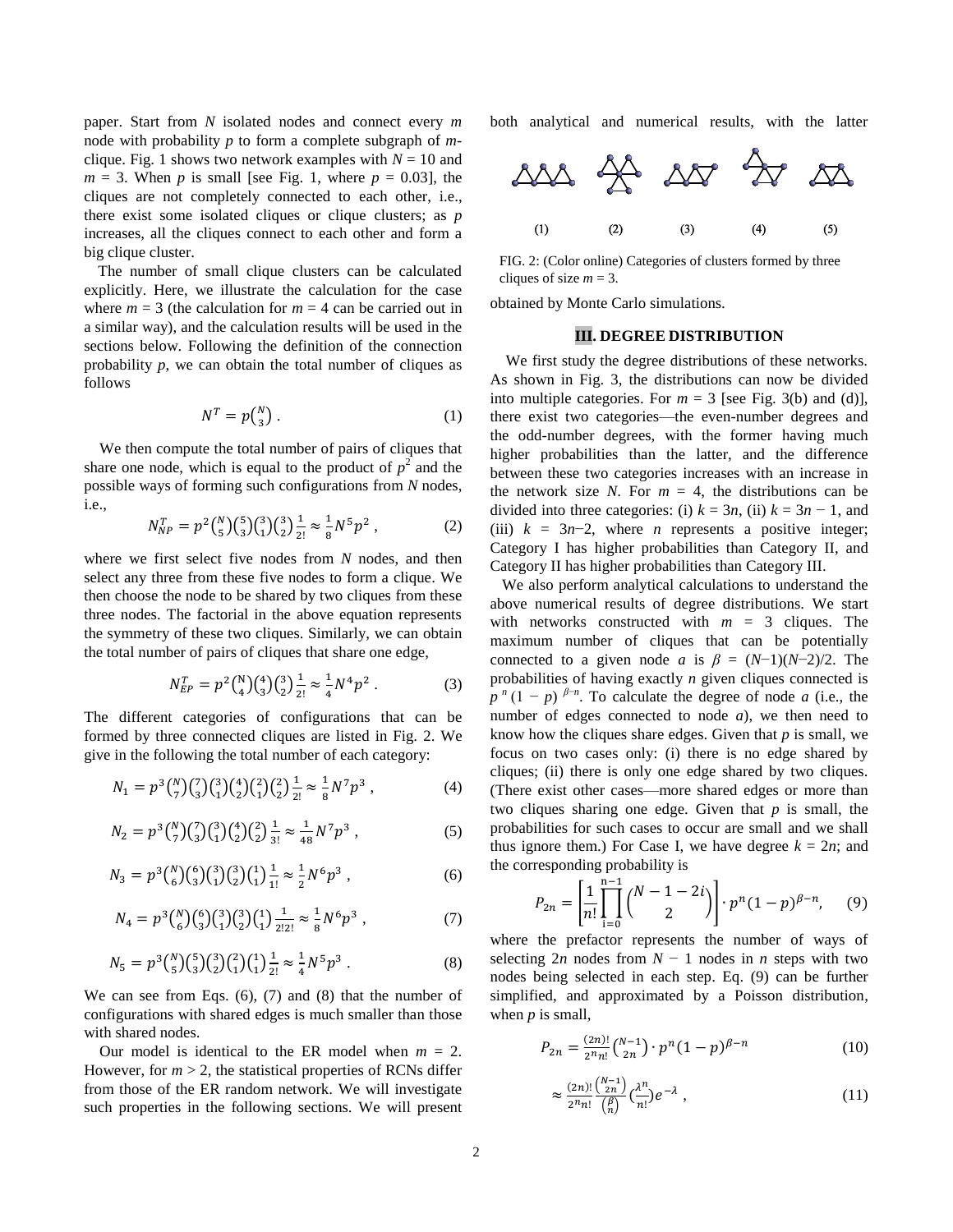

FIG. 3: (Color online) Analytical and numerical results of the degree distribution of RCNs: (a)  $m = 2$ ,  $N = 1000$ ; (b)  $m = 3$ ,  $N =$ 1000; (c)  $m = 4$ ,  $N = 1000$ ; and (d)  $m = 3$ ,  $N = 10000$ . We have used different *p*'s for different RCNs so that their average degrees are all approximately 20.

where  $\lambda = p\beta$ , when  $\beta \rightarrow \infty$ , the above equation becomes exactly a Poisson distribution. For Case II, the degree is  $k =$ 2*n* − 1, and the number of ways of selecting *n* cliques is the product of the number of ways of selecting the two cliques that share one edge, which is given by  $(N-1)(N-2)(N-3)/2$ , and that of selecting the *n* −2 non-edge-sharing cliques from the remaining  $N - 4$ 

nodes, which is given by  $A = \frac{1}{a}$  $\frac{1}{(n-2)!} \prod_{i=0}^{n-3} {N-4-2i \choose 2}$ . We thus obtain the following equation:

$$
P_{2n-1} = \frac{(N-1)(N-2)(N-3)\Lambda}{2} \cdot p^{n} (1-p)^{\beta-n}
$$

$$
= \frac{(2n-1)!}{2^{n-1}(n-2)!} {N-1 \choose 2n-1} \cdot p^{n} (1-p)^{\beta-n}
$$
(12)

$$
\approx \frac{(2n-1)!}{2^{n-2}(n-1)!} \frac{\binom{N-1}{2n}}{\binom{R}{n}} \cdot \binom{\lambda^n}{n!} e^{-\lambda} \,,\tag{13}
$$

which can also be approximated by a Poisson distribution. From Eq. (10) and Eq. (12), we find that  $P_{2n}/P_{2n-1} = (N 2n$ / $[2n(n-1)] \gg 1$ .

The degree distribution of networks composed of  $m = 4$ cliques can be similarly deduced. We consider three cases: (i) no shared edge, (ii) one shared edge, and (iii) two shared edges. The corresponding probabilities of these three cases are, respectively,

$$
P_{3n} = \frac{(3n)!}{6^n n!} \cdot \binom{N-1}{3n} \cdot p^n (1-p)^{\gamma - n}, \tag{14}
$$

$$
P_{3n-1} = \frac{(3n-1)!}{8 \cdot 6^{n-2}(n-2)!} \cdot {N-1 \choose 3n-1} \cdot p^n (1-p)^{\gamma-n}
$$
, and (15)

$$
P_{3n-2} = \left[\frac{(3n-2)!}{4 \cdot 6^{n-2}(n-2)!} + \frac{(3n-2)!}{8 \cdot 6^{n-2}(n-3)!} + \frac{(3n-2)!}{2^7 \cdot 6^{n-4}(n-4)!}\right] \cdot {N-1 \choose 3n-2} \cdot p^n (1-p)^{y-n} . \tag{16}
$$

Here,  $\gamma = (N - 1)(N - 2)(N - 3)/6$  is the maximum number of four-cliques that can be formed with a given node *a*. The three terms in Eq. (16) represent, respectively, three edgesharing possibilities: (i) two edges shared by two cliques, (ii) two edges shared by three cliques, and (iii) two edges shared by four cliques.

 The analytical results of the degree distributions are shown in Fig.3, and they agree well with the corresponding numerical results. Given the degree distributions,

| TABLE I: Average degrees of clique networks. |
|----------------------------------------------|
|----------------------------------------------|

|                   | $m=2$  | $m=3$  | $m=4$  |
|-------------------|--------|--------|--------|
| Theoretical value | 20     | 20     | 20     |
| $N = 1000$        | 19.98  | 19.74  | 19.66  |
| $N = 10000$       | 19.998 | 19.973 | 19.967 |

the average degrees of the networks can then be calculated. We focused on the no shared edge case because the probabilities of edge sharing are relatively small. Thus,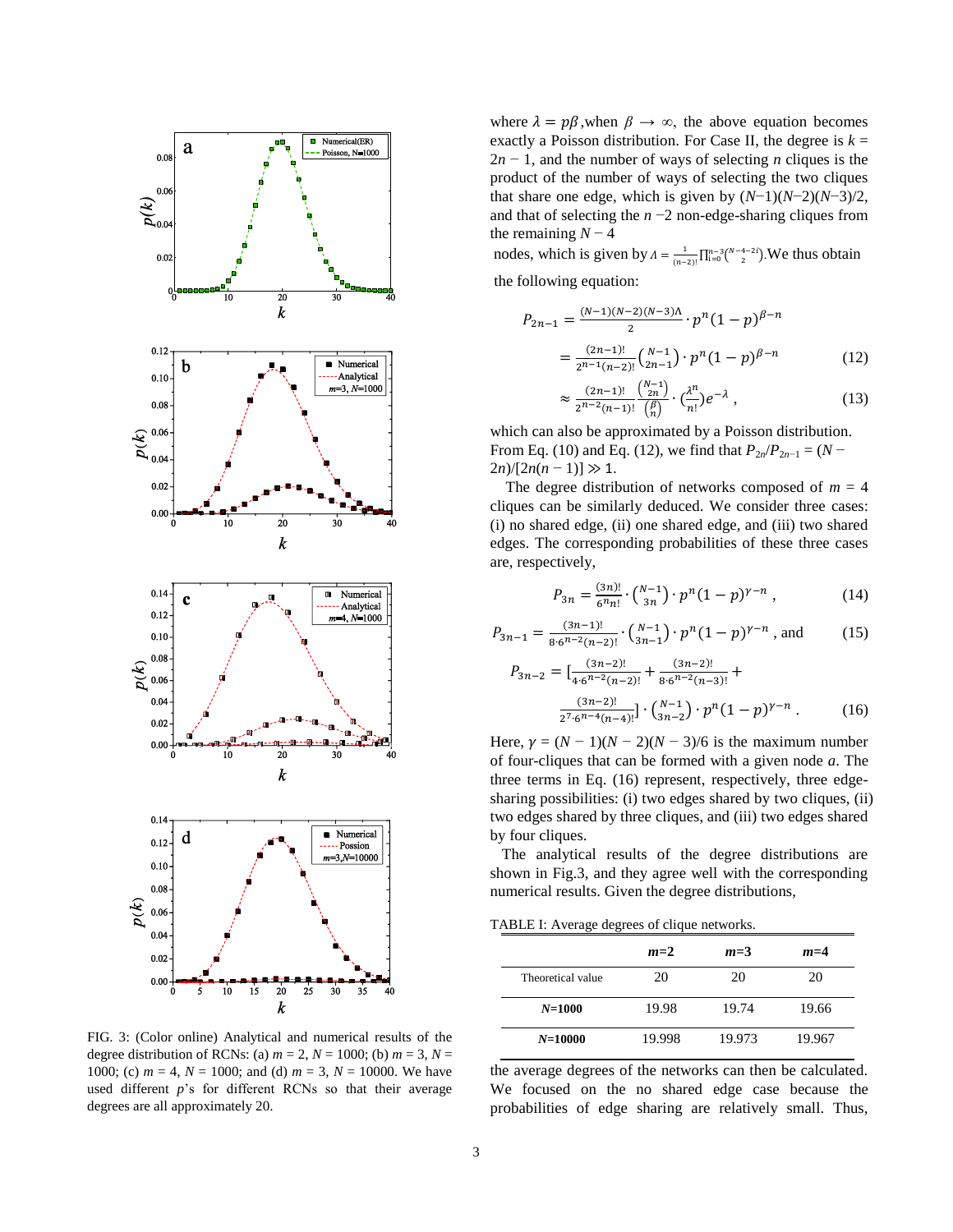there exists a simple linear relation between the average degree and average clique number of the networks; the latter can be easily computed by using the generating function method. For  $m = 3$ , the clique generating function can be written as

$$
G_0(z) = \sum_{n=0}^{\beta} { \beta \choose n} \cdot p^n (1-p)^{\beta - n} z^n = (pz + 1 - p)^{\beta}, (17)
$$

where  $\beta = (N - 1)(N - 2)/2$ . The average degree  $\langle k \rangle$  is thus

$$
\langle k \rangle = \langle 2n \rangle = 2G'_0(1) = p(N-1)(N-2) \approx pN^2.
$$
 (18)

Similarly, for  $m = 4$ , the corresponding clique generating function is

$$
G_0(z) = \sum_{n=0}^{Y} {Y \choose n} \cdot p^n (1-p)^{\gamma - n} z^n = (pz + 1 - p)^{\gamma}, (19)
$$

where  $\gamma = (N-1)(N-2)(N-3)/6$ , and the average degree  $\langle k \rangle$  is

$$
\langle k \rangle = \langle 3n \rangle = 3G'_0(1)
$$
  
=  $\frac{1}{2}p(N-1)(N-2)(N-3) \approx \frac{1}{2}pN^3$ . (20)

The theoretical and numerical values of the average degrees are given in Table I, and they agree well with each other.

#### **IV. CLUSTERING COEFFICIENT**

One of the most important parameters for complex networks is the clustering coefficient. In this subsection, we present a simulation investigation of the clustering coefficient of random clique networks. The clustering coefficient  $c_a$  of a node  $a$  is defined as the ratio between the number of edges *e* among the *k* neighbors of node *a* and its maximum possible value,  $k_a(k_a - 1)/2$ :

$$
c_a = \frac{2e_a}{k_a(k_a - 1)}\tag{21}
$$

The clustering coefficient *C* of the network is then given by the average of the clustering coefficients of all the nodes:

$$
C = \frac{1}{N} \sum_{a \in N} c_a \tag{22}
$$

For an ER network, its clustering coefficient is the same as the connection probability p, i.e.,

$$
C_{ER} = p = \frac{\langle k \rangle}{N} \tag{23}
$$

because the probability of any two nearest neighbors of a given node in the ER network being connected is equal to the probability that two randomly selected nodes are connected.

The clustering coefficients of clique networks with  $m = 3$ and 4 contain more information than those of the ER network. We first studied how they varied with the average degree  $\langle k \rangle$ . In Fig. 4, we plot the clustering coefficients *C* as a function of lg⟨*k*⟩ for different clique orders *m*. For the ER network, we can see from Eq. (23) that *C* is an exponential function of  $\lg(k)$ . However, for 3- and 4-clique networks, as lg⟨*k*⟩ increases, the clustering coefficients *C*, rather than increasing monotonically, first increase and then decrease after reaching a maximum value ∼ 0.5; *C* starts to increase again as the network becomes increasingly dense and tends to the value of the ER network for a large ⟨*k*⟩ limit.

The non-monotonic behavior of the relation between *C* and ⟨*k*⟩ can be understood as follows. When ⟨*k*⟩ is small (i.e.



FIG. 4: (Color online) Clustering coefficient *C* of RCNs (*N*  $=10000$ ) as a function of their average degree  $\langle k \rangle$ . In (a), the results for  $m = 2$ ,  $m = 3$ , and  $m = 4$  are all shown; in (b), both the analytical and numerical results for  $m = 3$  in the small  $\langle k \rangle$  limit are given.

*p* is small), most cliques are isolated from each other; thus, the initial rise of *C* is induced by the increase of the total clique number. As *p* increases, clusters composed of multiple cliques appear, i.e., there exist nodes shared by multiple cliques. It is easy to show that the clustering coefficients of such nodes are smaller than those for the nodes of isolated cliques. Therefore, the increase of *p* now has two opposite influences on *C*: on the one hand, it induces the increase of the clique number and would thus increase *C*; on the other hand, the increase of *p* also increases the fraction of nodes shared by multiple cliques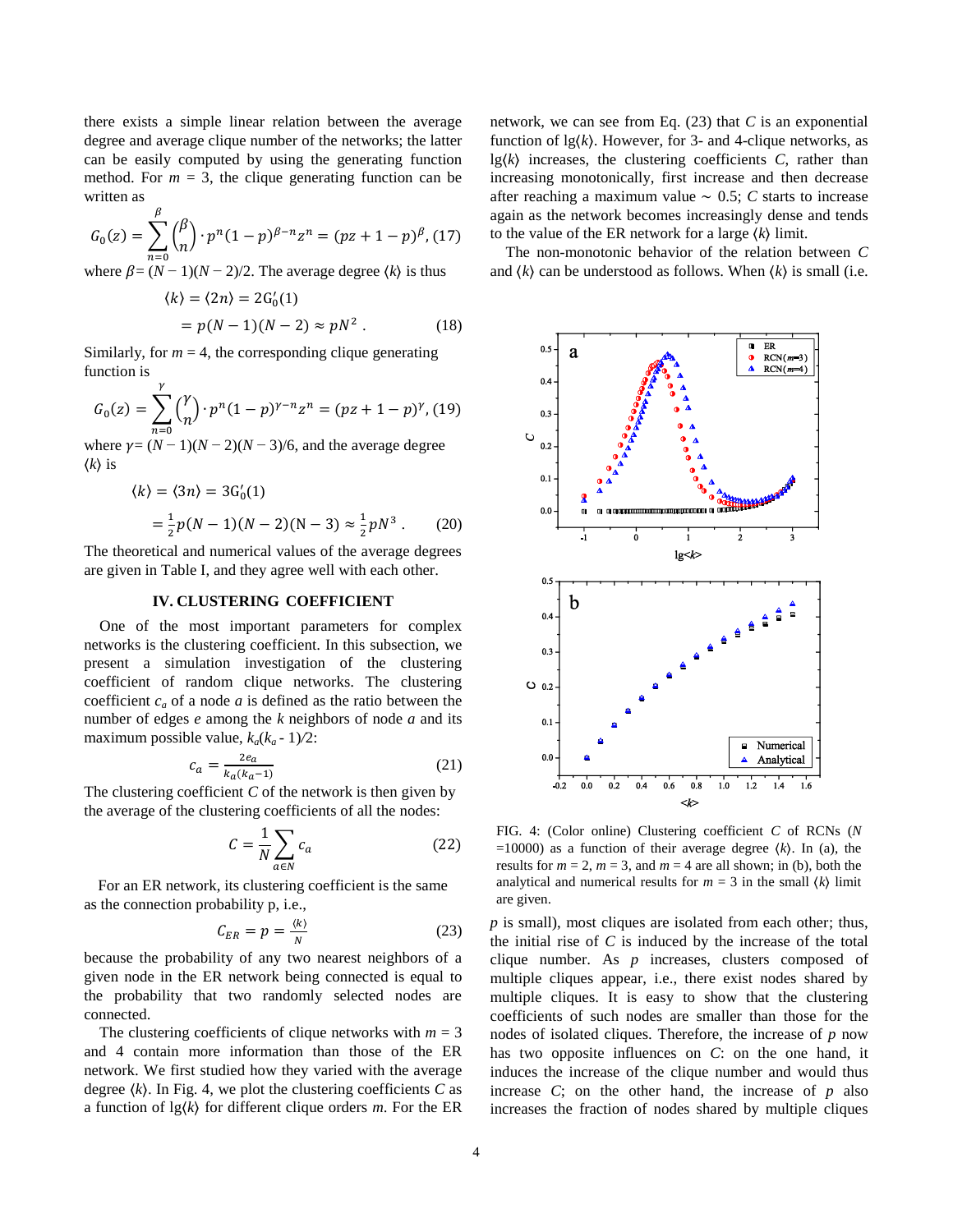and would thus reduce *C*. It is reasonable to expect that at a certain *p*, the latter effect counteracts the former one, and thus, *C* decreases when ⟨*k*⟩ increases. The rise of *C* in the final stage where  $\langle k \rangle$  is very large is because the networks are now highly connected, and thus, behave similar to the ER network.

When  $p$  is small, the relation between  $C$  and  $\langle k \rangle$  can be determined analytically. We assume that for small *p*, the network is mainly composed of isolated cliques and clusters with two or three connected cliques. We start with the clusters having three cliques. Given that *N* is large, we consider only the first two categories shown in Fig. 2, and the total numbers of these two categories are given in Eq. (4) and Eq. (5), respectively. The number of clusters of two connected cliques is then

$$
N_{C2} = N_{C2}^T - (2N_1 + 3N_2) , \qquad (24)
$$

where the configurations of two cliques sharing one edge have been ignored; the number of isolated cliques is

$$
N_{iso} = N_{iso}^T - 2N_{C2} - 3(N_1 + 3N_2) \tag{25}
$$



FIG. 5: (Color online) Clustering spectrum of  $m = 3$  and  $m = 4$ networks with size  $N = 5000$  and average degree  $\langle k \rangle \approx 20$ . Also plotted is the clustering spectrum of the ER network  $(m = 2)$ , which is expected to be independent of  $k$  ( $C(k) = \frac{k}{=N} = 0.004$ )

Combining Eqs. (4), (5), (24), and (25) with Eqs. (22) and (18), we thus obtain

$$
C = \frac{1}{2} \langle k \rangle - \frac{5}{24} \langle k \rangle^2 + \frac{11}{240} \langle k \rangle^3 \,. \tag{26}
$$

We can see from Fig. 4(b) that this analytical approximation agrees well with the corresponding numerical results when ⟨*k*⟩ is small.

#### **V. CLUSTERING SPECTRUM**

The hierarchical structure of complex networks is characterized by their clustering spectrum, which is defined as follows:

$$
C(k) = \frac{1}{NP(k)} \sum_{a=1}^{N} C_a \times \delta_{kk_a},
$$
 (27)

where *P* (*k*) is the degree distribution function,  $\delta(x)$  is the Kroneckers delta function, and  $k_a$  and  $c_a$  denote, respectively, the degree and clustering coefficient of node *a*. For networks without a hierarchical structure, such as the ER network, *C*(*k*) is independent of *k*[10, 14]. However, for random clique networks, our simulation results show that  $C(k) \propto k^{-\alpha}$  with  $\alpha \approx 1.01$  for  $m = 3$  and  $\alpha \approx 1.04$  for  $m = 4$ (see Fig. 5), indicating that the networks are hierarchical[10].

The power law behavior of  $C(k)$  can be understood as follows. First, we consider a random 3-clique network. For *k* ≪ *N*, we ignore the cases of cliques sharing edges, and thus obtain

$$
C(k) = \frac{k/2}{\binom{k}{2}} = \frac{1}{k-1}
$$
 (28)

Similarly, for a random 4-clique network, we have

$$
C(k) = \frac{k}{\binom{k}{2}} = \frac{2}{k-1}
$$
 (29)

If  $k \gg 1$ , the above two equations can be approximately expressed as  $C(k) \propto k^{-1}$ . It can be seen from Fig. 5 that Eqs. (28) and (29) agree well with the numerical results.

### **VI. CHARACTERISTIC PATHLENGTH**

We present an investigation on the characteristic path length *L* of random clique networks, i.e., the average of the geodesic lengths *dij* over all pairs of nodes:

$$
L = \frac{1}{N(N-1)} \sum_{i,j \in N, i \neq j} d_{ij}
$$
 (30)

For the ER network, it has been proved that  $L = \lg N / \lg(k)$ [6]. Figure 6 shows that the clique networks with  $m = 3$  and



FIG. 6: (Color online)  $L \cdot g(k)$  as a function of lg *N* for  $m = 2$ (squares),  $m = 3$  (circles), and  $m = 4$  (triangles) networks.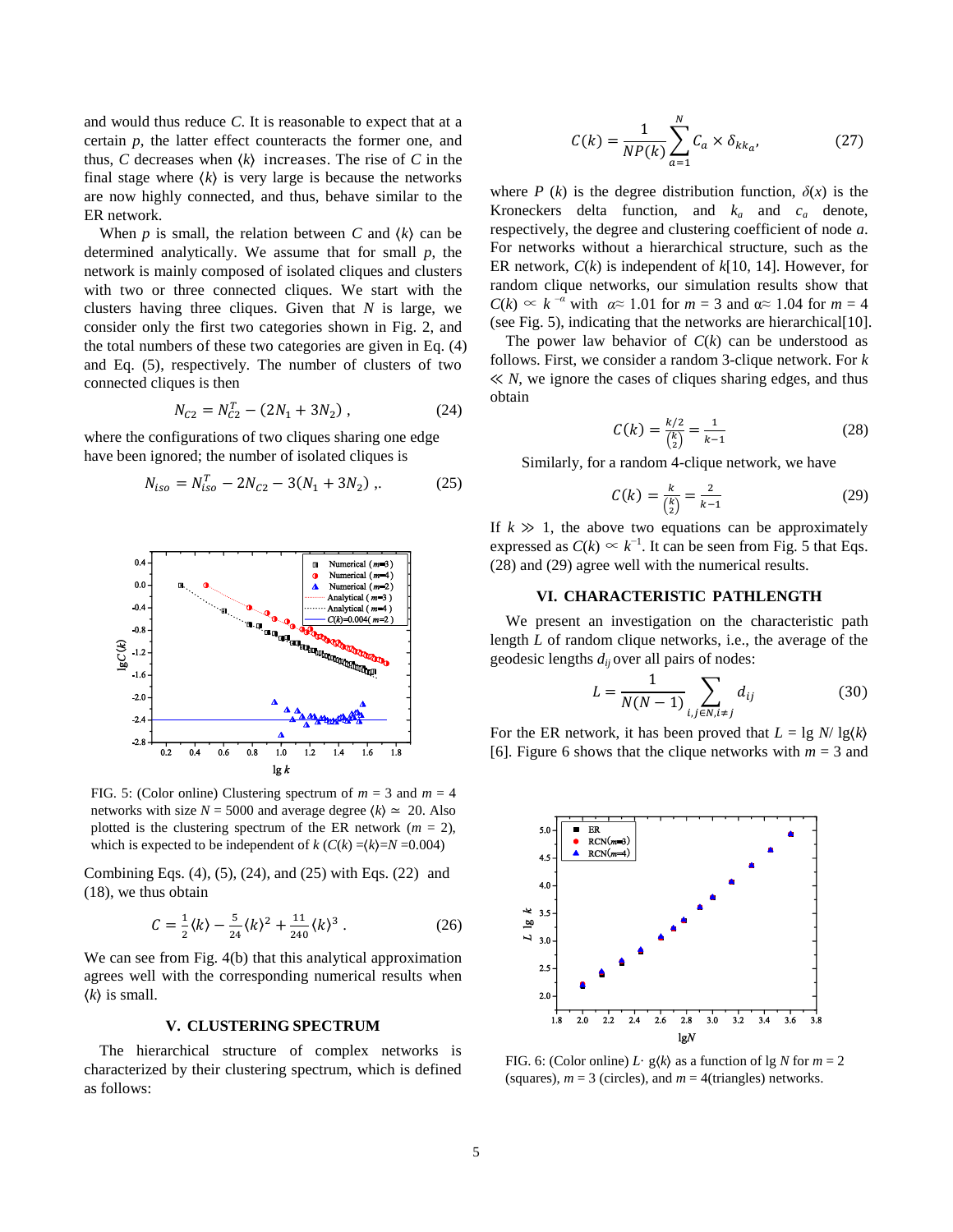$m = 4$  and the ER network have the same characteristic path length as far as their node number and average degree are the same. Therefore, the characteristic path length is determined by the formation rule of the networks rather than the clique size.

## VII. CONCLUSION

In this article, a random-clique network model was introduced wherein the networks were constructed according to a random selection rule identical to that of the ER model. However, the networks thus constructed showed some distinct properties from ER networks. They are hierarchical networks, possessing large clustering coefficients and a power law clustering spectrum, when their average degrees are small. These networks tend to behave in a manner similar to ER networks when their average degrees are large. Some other unique properties of such networks were also investigated, with the aim of applying them to mimic many real complex networks, such as social networks [25, 28, 29, 30], artificial networks [31, 32], and protein interaction networks [10, 33, 34, 35]. The evolution of the clique clusters and properties of the networks containing cliques of various sizes will be explored in our future work.

#### **Acknowledgements**

The authors thank Bin Zhou and Changping Yang for helpful discussions. This work was supported by the Chinese Academy of Sciences, the Open Foundation of the State Key Laboratory of Theoretical Physics (Grant No.Y3KF321CJ1), and the National Natural Science Foundation of China (Grant No. 10835005).

l

- [9] Milo, R., Shen-Orr, S, Itzkovitz, S, et al., Network motifs: Simple building blocks of complex networks. Science 298,824(2002).
- [10] Ravasz, E. and Barabási, A.-L. Hierarchical organization in complex networks. Phys.Rev.E.67, 026112(2003).

[11] Milo, R., Itzkovitz, S., Kashtan, N., Levitt,R., Shen Orr,S., Ayzenshtat,I., Sheffer,M.and Alon,U., Superfaim ilies organization of modularity in metabolic networks. Science 303,1538(2004).

[12] Clauset, A, Moore, C, Newman, M. E. J. Hierarchical structure and the prediction of missing links in network s.Nature 453,98 (2008).

[13] Karrer, B. and Newman, M. E. J. Communities, modules and largescale structure in networks, Nature physics 8, (2012) 25.

[14] Bollobás, B. Random Graphs,Academic Press, Lon don,(1985).

[15] Palla, G.,Derenyi, I.,Farkas, I.and Vicsek, T., Uncovering the overlapping community structure of complexnet works in nature and society. Nature 435,814(2005)

[16] Derenyi, I., Palla, G. and Vicsek, T., Clique Percolation in Random Networks, Phys. Rev. Lett. 94, 160202 (2005)

[17] Takemoto, K., and Oosawa, C., Evolving networks by merging cliques. Phys. Rev. E 72, 046116 (2005)

[18] Xiao, W. K., Ren, J., Qi, F., Song, Z. W., Zhu, M. X.,Yang, H. F., Jin, H. Y.and Wang, B. H., Empirical study on clique-degree distribution of networks.Phys.Rev.E 76,037(2007).

[19] R. Lambiotte and M. Ausloos, Collaborative tagging as a tripartite network. Lect. Notes in Computer Sci. 3993, 1114--1117 (2006)

[20] G. Ghosal et al., Random hypergraphs and their applications. Phys. Rev. E 79, 066118 (2009),

[21] V. Zlatic et al., Hypergraph topological quantities for tagged social networks. Phys. Rev. E 80, 036118 (2009).

[22] Newman, M. E. J. Random graphs with clustering. Phys. Rev. Lett.103, 058701 (2009).

[23] Karrer, B. and Newman, M. E. J. Random graphs containing arbitrary distributions of subgraphs, Phys. Rev. E.82, 066188(2010).

[24] Ding, Y. Zhou, B.and Chen, X. Hybrid evolving clique networks and their communicability. Physica A 407,198- 203(2014).

[25] Slater, N., Itzchack, R. and Louzouz, Y., Mid size cliques are more common in real world networks than triangles. Network Science 2, 387- 402(2014) .

[26] Fang, F. and Chen, X., General clique percolation in random networks. Europhys.Lett.107,(2014) 28005.

[27] Shen, H., Cheng, X., Cai, K., and Hu, M. B. Detect overlapping and hierarchical community structure in networks. Physica A 338,1706C1712 (2009).

[28] Newman, M. E. J. Scientific collaboration networks. I. Network construction and fundamental results. Phys. Rev. E 64,016131(2001).

[29] Barabási, A.-L.,Jeong, H.,Neda, Z.,Ravasz, E., Schu bert,A.and Vicsek,T. Evolution of the social network of scientific collaborations. Physica A 311,590(2002).

[30] Mei, S., Quax, R., van de Vijver, D. A. M. C., Zhu, Y. and Sloot, P. M. A. Increasing risk behaviour can out weigh the benefits of antiretroviral drug treatment on the HIV incidence among men-having-sex-with-men in Amsterdam. BMCInfectious Diseases11,18(2011).

[31] Colomer-de-Simón, Serrano M.Á.,Beiró, M. G., Alvarez Hamelin, J. I. and Boguná, M. Deciphering the global organization of clustering in real complex networks. Sci.Rep. 3,02517(2013);

<sup>[1]</sup> Erdös, P. and Rényi, A., On the evolution of random graphs, Publ.Math. Inst.Hung.Acad.Sci. 5,17(1960).

<sup>[2]</sup> Watts, D. J. and Strogatz, S. H. Collective dynamics of small-world networks. Nature 393, 440-442(1998).

<sup>[3]</sup> Barabási, A.-L. and Albert, R. Emergence of scaling in random networks. Science 286,509-512 (1999).

<sup>[4]</sup> Barabási, A.-L. and Albert, R., Joeng, H., Mean-field theory for scalefree random networks.Physica A 272, 173(1999).

<sup>[5]</sup> Strogatz, S. H. Exploring complex networks. Nature 410,268(2001).

<sup>[6]</sup> Albert, R.and Barabási, A.-L., Statistical mechanics of complex networks. Rev. Mod. Phys. 74,47 (2002).

<sup>[7]</sup> Newman, M. E. J., The structure and function of complex networks. SIAM Rev.45, 167(2003).

<sup>[8]</sup> Boccaletti, S. et al., Complex networks: Structure and dynamics. Phys.Rep. 424,175 (2006).

<sup>[32]</sup> Ding Y.,Ding Z. and Yang C. The network model of urban subway networks with community structure. Acta Phys. Sin. 60,098901(2013).

<sup>[33]</sup> Jeong, H., Mason, S., Barabasi, A.-L.and Oltvai, Z.N. Lethality and centrality in protein networks. Nature(London) 411,41(2001).